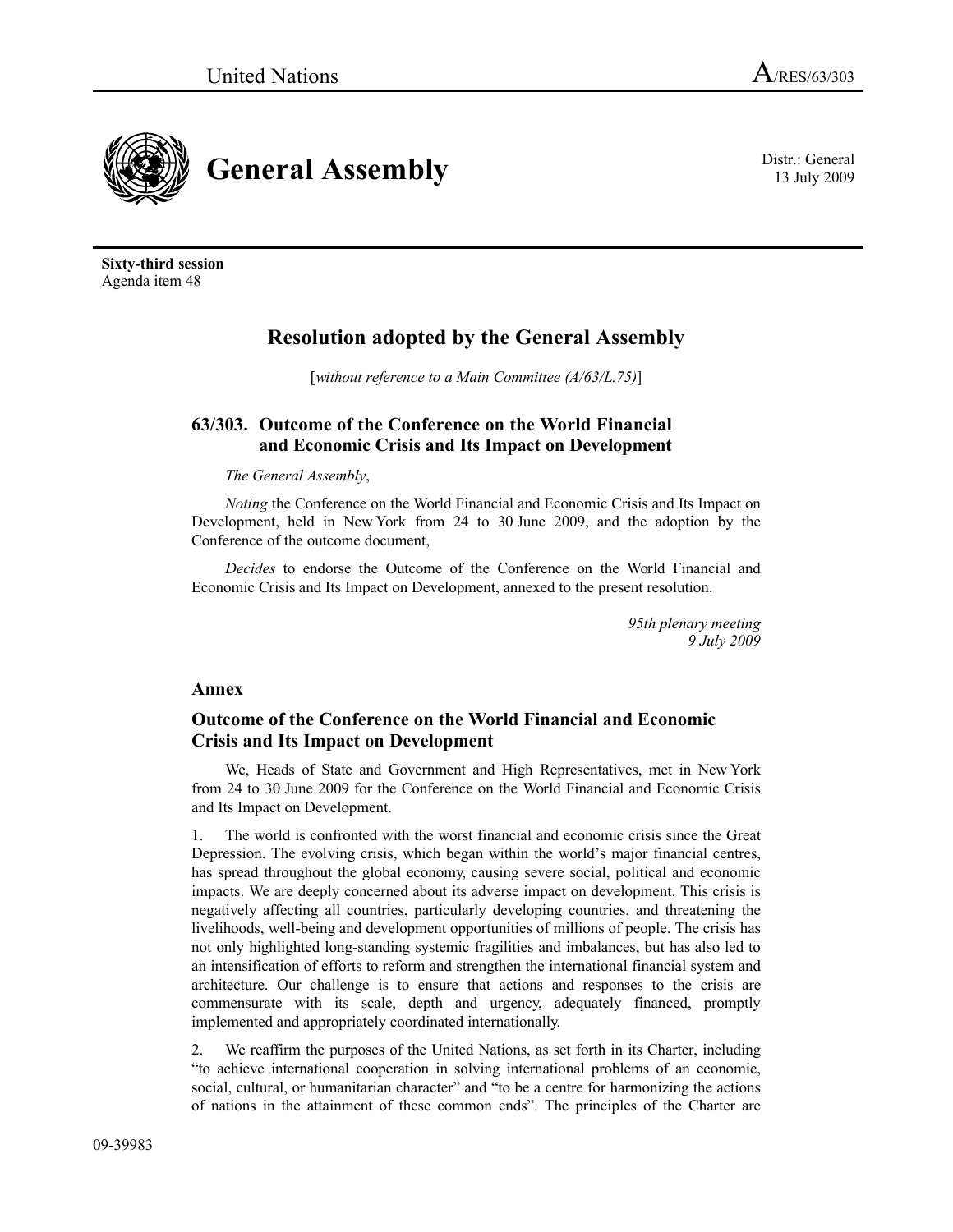particularly relevant in addressing the current challenges. The United Nations, on the basis of its universal membership and legitimacy, is well positioned to participate in various reform processes aimed at improving and strengthening the effective functioning of the international financial system and architecture. This United Nations Conference is part of our collective effort towards recovery. It builds on and contributes to what already is being undertaken by diverse actors and in various forums, and is intended to support, inform and provide political impetus to future actions. This Conference also highlights the importance of the role of the United Nations in international economic issues.

3. Developing countries, which did not cause the global economic and financial crisis, are nonetheless severely affected by it. The economic and social progress achieved during recent years, in particular on internationally agreed development goals, including the Millennium Development Goals, is now being threatened in developing countries, particularly least developed countries. This progress, partially underpinned by a period of high economic growth in many countries, needs to be secured and enhanced in the face of threats posed by the crisis. Our endeavours must be guided by the need to address the human costs of the crisis: an increase in the already unacceptable number of poor and vulnerable, particularly women and children, who suffer and die of hunger, malnutrition and preventable or curable disease; a rise in unemployment; the reduction in access to education and health services; and the current inadequacy of social protection in many countries. Women also face greater income insecurity and increased burdens of family care. These particular human costs have serious development consequences on the human security of those affected. An equitable global recovery requires the full participation of all countries in shaping appropriate responses to the crisis.

4. Although the financial and economic crisis has affected all countries, it is important to take into account the varying impacts and challenges of the crisis on the different categories of developing countries. The crisis is further endangering the achievement of their national development objectives, as well as the internationally agreed development goals, including the Millennium Development Goals. We are particularly concerned about the impact on countries in special situations, including least developed countries, small island developing States and landlocked developing countries, and on African countries and countries emerging from conflict. We are equally concerned about the specific development challenges of middle-income countries and low-income countries with vulnerable and poor populations. For all these countries, the crisis presents unique challenges to their efforts to achieve their national development goals. Our collective responses to this crisis must be made with sensitivity to the specific needs of these different categories of developing countries, which include trade and market access, access to adequate financing and concessionary financing, capacity-building, strengthened support for sustainable development, financial and technical assistance, debt sustainability, trade facilitation measures, infrastructure development, peace and security, the Millennium Development Goals, and our previous international development commitments.

5. Peace, stability and prosperity are indivisible. In today's globalized economy, all nations are far more closely tied together than ever before. The global reach of the crisis calls for prompt, decisive and coordinated action to address its causes, mitigate its impact and strengthen or establish the necessary mechanisms to help prevent similar crises in the future.

6. This Conference represents a milestone in an ongoing and concerted engagement by all States Members of the United Nations to address the crisis and its impact on development. Today, we have set forth our global consensus on the responses to this crisis, prioritized required actions and defined a clear role for the United Nations. We are doing so in the interest of all nations in order to achieve a more inclusive, equitable, balanced, development-oriented and sustainable economic development to help overcome poverty and inequality.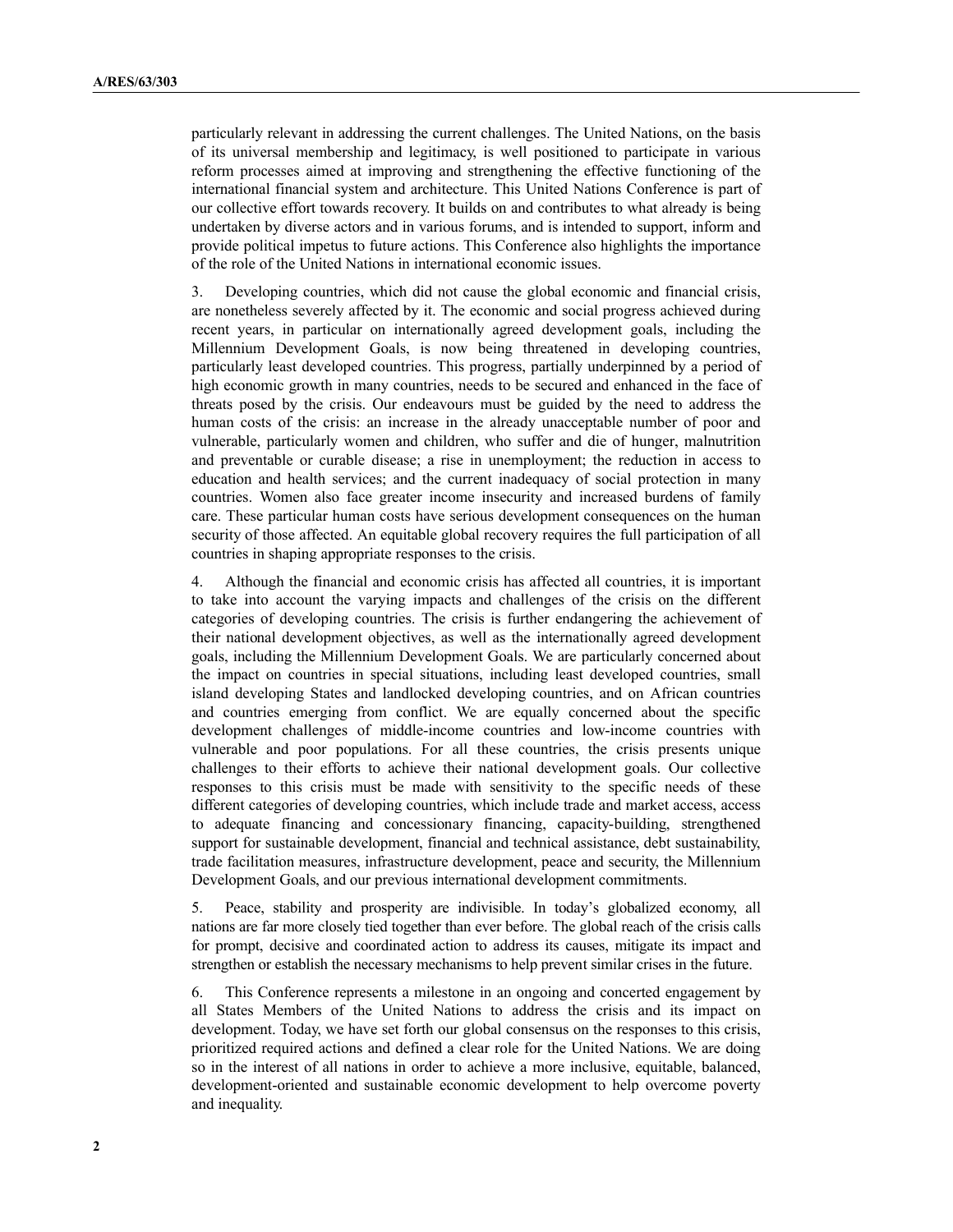#### **Present state of the world economy**

7. This crisis is connected to multiple, interrelated global crises and challenges, such as increased food insecurity, volatile energy and commodity prices and climate change, as well as the lack of results so far in the multilateral trade negotiations and a loss of confidence in the international economic system. The global economic downturn is deeper than many early estimates, and the recovery is predicted to be gradual and varied. While some countries still experience positive, though much slower growth, the latest estimate of the United Nations indicates that world gross product will fall by 2.6 per cent in 2009, the first such decline since the Second World War. The crisis threatens to have calamitous human and development consequences. Millions of people all over the world are losing their jobs, their income, their savings and their homes. The World Bank estimates that more than 50 million people have already been driven into extreme poverty, particularly women and children. The Food and Agriculture Organization of the United Nations projects that the crisis will contribute to the number of hungry and undernourished people worldwide rising to a historic high of over one billion.

#### **Impacts of the crisis**

8. The crisis has produced or exacerbated serious, wide-ranging yet differentiated impacts across the globe. Since the crisis began, many States have reported negative impacts, which vary by country, region, level of development and severity, including the following:

- Rapid increases in unemployment, poverty and hunger
- Deceleration of growth, economic contraction
- Negative effects on trade balances and balance of payments
- Dwindling levels of foreign direct investment
- Large and volatile movements in exchange rates
- Growing budget deficits, falling tax revenues and reduction of fiscal space
- Contraction of world trade
- Increased volatility and falling prices for primary commodities
- Declining remittances to developing countries
- Sharply reduced revenues from tourism
- Massive reversal of private capital inflows
- Reduced access to credit and trade financing
- Reduced public confidence in financial institutions
- Reduced ability to maintain social safety nets and provide other social services, such as health and education
- Increased infant and maternal mortality
- Collapse of housing markets.

## **Causes of the crisis**

9. The drivers of the financial and economic crisis are complex and multifaceted. We recognize that many of the main causes of the crisis are linked to systemic fragilities and imbalances that contributed to the inadequate functioning of the global economy. Major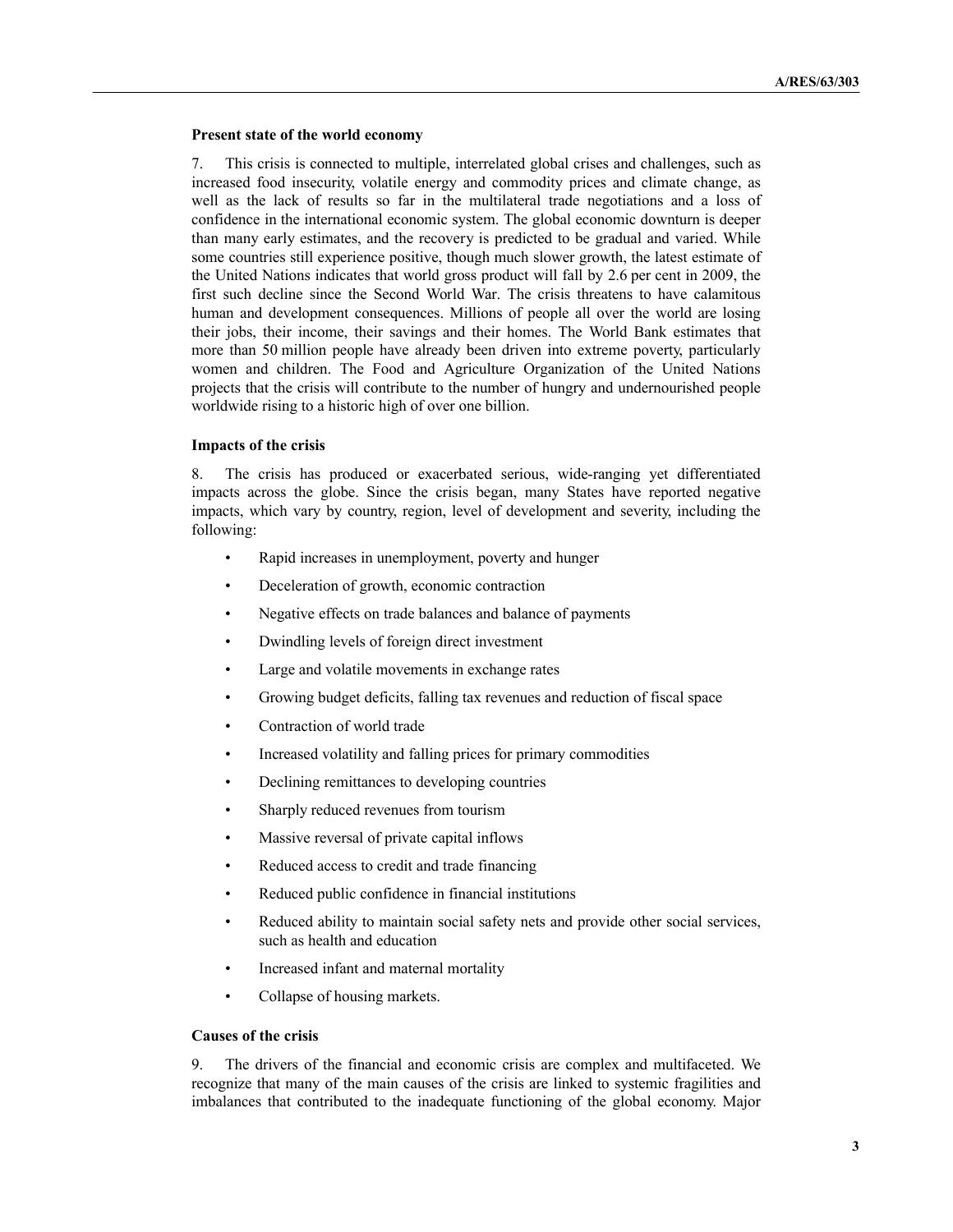underlying factors in the current situation included inconsistent and insufficiently coordinated macroeconomic policies and inadequate structural reforms, which led to unsustainable global macroeconomic outcomes. These factors were made acute by major failures in financial regulation, supervision and monitoring of the financial sector, and inadequate surveillance and early warning. These regulatory failures, compounded by over-reliance on market self-regulation, overall lack of transparency, financial integrity and irresponsible behaviour, have led to excessive risk-taking, unsustainably high asset prices, irresponsible leveraging and high levels of consumption fuelled by easy credit and inflated asset prices. Financial regulators, policymakers and institutions failed to appreciate the full measure of risks in the financial system or address the extent of the growing economic vulnerabilities and their cross-border linkages. Insufficient emphasis on equitable human development has contributed to significant inequalities among countries and peoples. Other weaknesses of a systemic nature also contributed to the unfolding crisis, which has demonstrated the need for more effective government involvement to ensure an appropriate balance between the market and public interest.

#### **Response to the crisis**

10. We are all in this crisis together. While each country has primary responsibility for its own economic and social development, we will continue to work in solidarity on a vigorous, coordinated and comprehensive global response to the crisis in accordance with our respective abilities and responsibilities. Developed countries and emerging markets have taken the lead in restoring global growth. An immediate priority has been to stabilize the financial markets and restore confidence in them and counter falling demand and the recession. Major actions have already been taken to maintain macroeconomic stability and strengthen the international financial system. At the same time, strong and urgent actions are needed to counter the impact of the crisis on the most vulnerable populations and help to restore strong growth and recover lost ground in their progress towards our internationally agreed development goals, including the Millennium Development Goals. Therefore, an adequate share of any additional resources – both short-term liquidity and long-term development financing – will need to be made available to developing countries, especially the least developed countries. Although this crisis continues to have a significant impact on the peoples of the world, we believe that it represents an important opportunity for meaningful change. Going forward, our response must focus on creating jobs, increasing prosperity, strengthening access to health and education, correcting imbalances, designing and implementing environmentally and socially sustainable development paths and having a strong gender perspective. It must also strengthen the foundation for a fair, inclusive and sustainable globalization supported by renewed multilateralism. We are confident that we will emerge from this crisis stronger and more vigorous and more united.

#### **The need for prompt and decisive action**

11. We commit to working in solidarity on a coordinated and comprehensive global response to the crisis and to undertaking actions aimed at, inter alia:

- Restoring confidence and economic growth, and creating full and productive employment and decent work for all
- Safeguarding economic, development and social gains
- Providing adequate support for developing countries to address the human and social impacts of the crisis, in order to safeguard and build upon hard-won economic and development gains to date, including the progress being achieved towards the implementation of the Millennium Development Goals
- Ensuring long-term debt sustainability of developing countries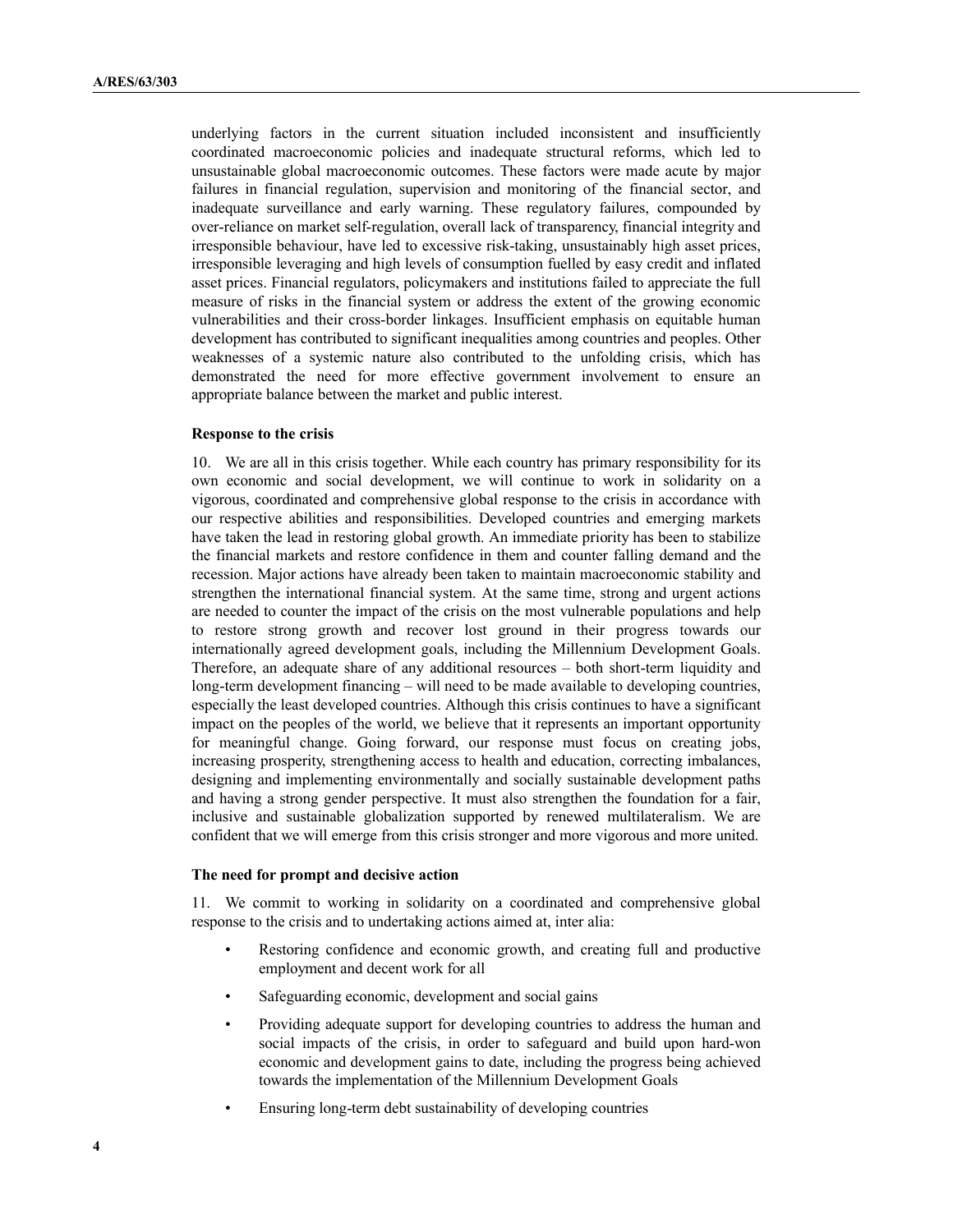- Seeking to provide sufficient development resources to developing countries without unwarranted conditionalities
- Rebuilding trust in the financial sector and restoring lending
- Promoting and revitalizing open trade and investment and rejecting protectionism
- Fostering an inclusive, green and sustainable recovery, and providing continued support for sustainable development efforts by developing countries
- Strengthening the role of the United Nations development system in responding to the economic crisis and its impact on development
- Reforming and strengthening the international financial and economic system and architecture, as appropriate, to adapt to current challenges
- Fostering good governance at all levels, including in the international financial institutions and financial markets
- Addressing the human and social impacts of the crisis.

#### **Lines of action**

#### **Make the stimulus work for all**

12. In attempting to combat the immediate impacts of the crisis, there have already been a number of responses at the national, regional and international levels. While acknowledging those efforts, we encourage greater cooperation and coordination among countries' fiscal and economic actions. Support for development is an essential and integral part of the solution to the global crisis, inter alia, through actions aimed at enhancing sustained economic growth, poverty eradication and sustainable development. We encourage countries, while implementing national stimulus measures, to avoid protectionism in any form and possible adverse impacts on third countries, particularly developing countries.

13. We encourage countries in a position to do so to utilize the room for fiscal stimulus that they possess, while also ensuring long-term fiscal sustainability. We also encourage individual countries to tailor their responses to their specific circumstances and use the available scope for domestic resource mobilization.

14. While a number of developed and emerging market economies have implemented stimulus packages, the majority of the world's developing countries lack fiscal space to implement countercyclical measures to combat the effects of the crisis and spur recovery. Many also face foreign-exchange shortages. In order to adequately respond to the crisis, developing countries will need a larger share of any additional resources – both short-term liquidity and long-term development financing. We call for an examination of mechanisms to ensure that adequate resources are provided to developing countries, especially the least developed countries. We underscore that developing countries should not be unduly financially burdened by the crisis and its impacts.

15. Developing countries facing an acute and severe shortage of foreign reserves because of the fallout of the crisis, which is negatively affecting their balance-of-payment situation, should not be denied the right to use legitimate trade defence measures in accordance with relevant provisions of the World Trade Organization (WTO), and, as a last resort, impose temporary capital restrictions and seek to negotiate agreements on temporary debt standstills between debtors and creditors, in order to help mitigate the adverse impacts of the crisis and stabilize macroeconomic developments.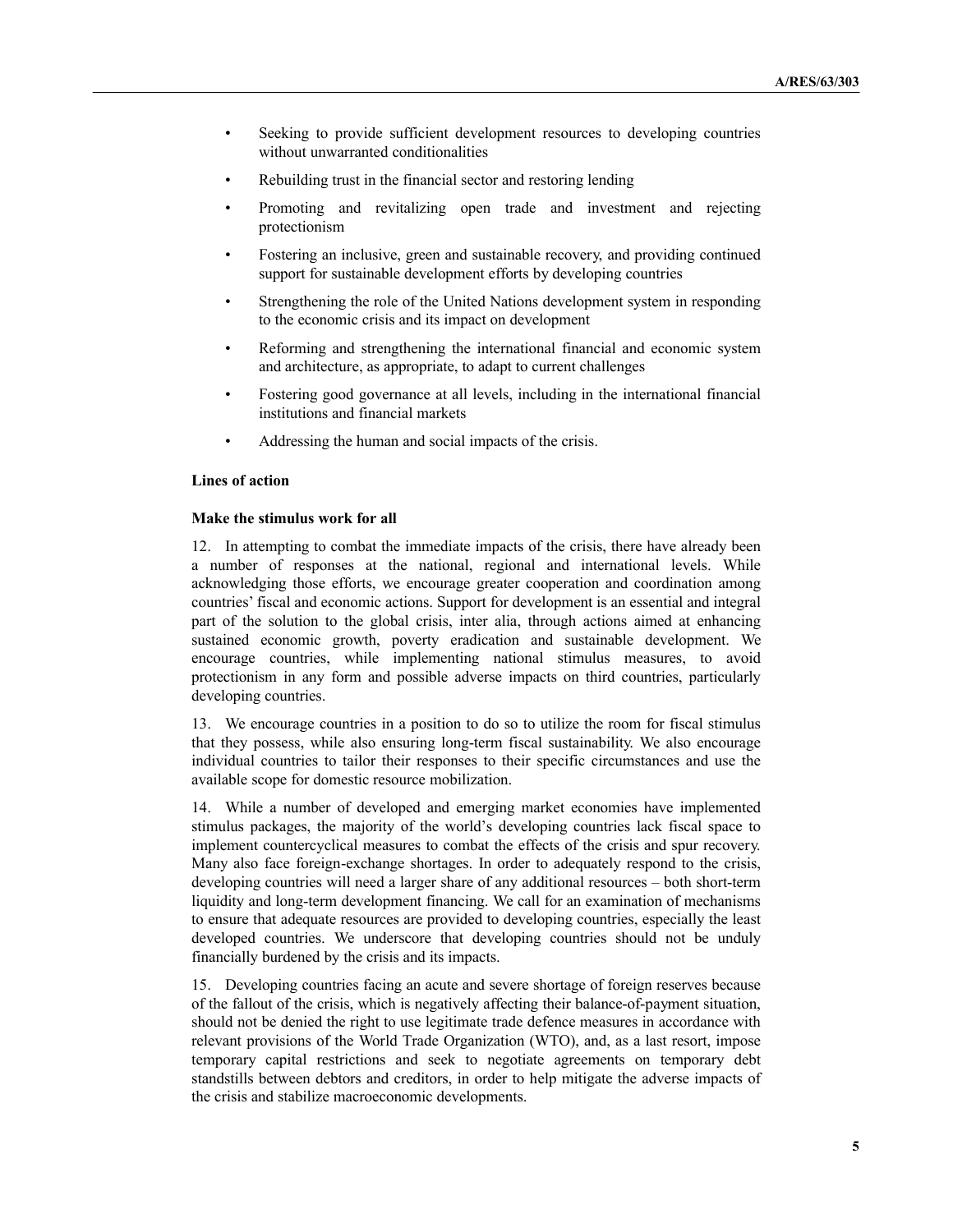16. We acknowledge the G20 summit held in London on 2 April 2009, and recognize its commitment to make available an additional \$1.1 trillion programme aimed at revitalizing the world economy. A major part of these funds will be available for use by emerging markets and developing countries. A limited share (\$50 billion) of these resources was targeted specifically to low-income countries. We call upon the G20 to further consider addressing the financial needs of developing countries, especially low-income countries. We also call upon all G20 countries to follow through with their commitments and to monitor the implementation of them. While recognizing the decisions taken by the G20, we are resolved to strengthen the role of the United Nations and its Member States in economic and financial affairs, including its coordinating role.

17. Countries must have the necessary flexibility to implement countercyclical measures and to pursue tailored and targeted responses to the crisis. We call for a streamlining of conditionalities to ensure that they are timely, tailored and targeted and support developing countries in the face of financial, economic and development challenges. In this context we note the recent improvement of the lending framework of the International Monetary Fund (IMF), through inter alia, modernizing conditionality, and the creation of more flexible instruments, such as a flexible credit line, as a welcome step. New and ongoing programmes should not contain unwarranted procyclical conditionalities. We call upon the multilateral development banks to move forward on flexible, concessional, fast-disbursing and front-loaded assistance designed to substantially and quickly assist developing countries facing financing gaps. While doing so, multilateral development banks need to assure the application of agreed safeguards to ensure their financial stability.

18. The increasing interdependence of national economies in a globalizing world and the emergence of rules-based regimes for international economic relations have meant that the space for national economic policy, that is, the scope for domestic policies, especially in the areas of trade, investment and international development, is now often framed by international disciplines and commitments and global market considerations. We recognize that these regimes, disciplines, commitments and considerations have presented challenges to many developing countries seeking to fashion a national response to the financial and economic crisis. We also recognize that many developing countries have called for opportunities to exercise greater policy flexibility within the scope of these constraints as a necessary component of recovery from the crisis and to address specific national concerns, which include, inter alia, the human and social impacts of the crisis, safeguarding progress achieved towards implementation of the Millennium Development Goals, effective use of credit and liquidity facilities, regulation of local financial markets, institutions, instruments and capital flows, and limited trade defence measures. It is for each Government to evaluate the trade-off between the benefits of accepting international rules and commitments and the constraints posed by the loss of policy space.

19. We recognize the continued importance of good governance along with national ownership of policies and strategies. We commit ourselves to the promotion of effective and efficient economic and financial institutions at all levels – key determinants of long-term economic growth and development. We also commit ourselves to accelerating our collective recovery from the crisis through improved transparency, eradication of corruption and strengthened governance. In this regard, we urge all States that have not done so to consider ratifying or acceding to the United Nations Convention against Corruption<sup>1</sup> and call upon all States parties to vigorously implement the Convention.

**\_\_\_\_\_\_\_\_\_\_\_\_\_\_\_**

<sup>1</sup> United Nations, *Treaty Series*, vol. 2349, No. 42146.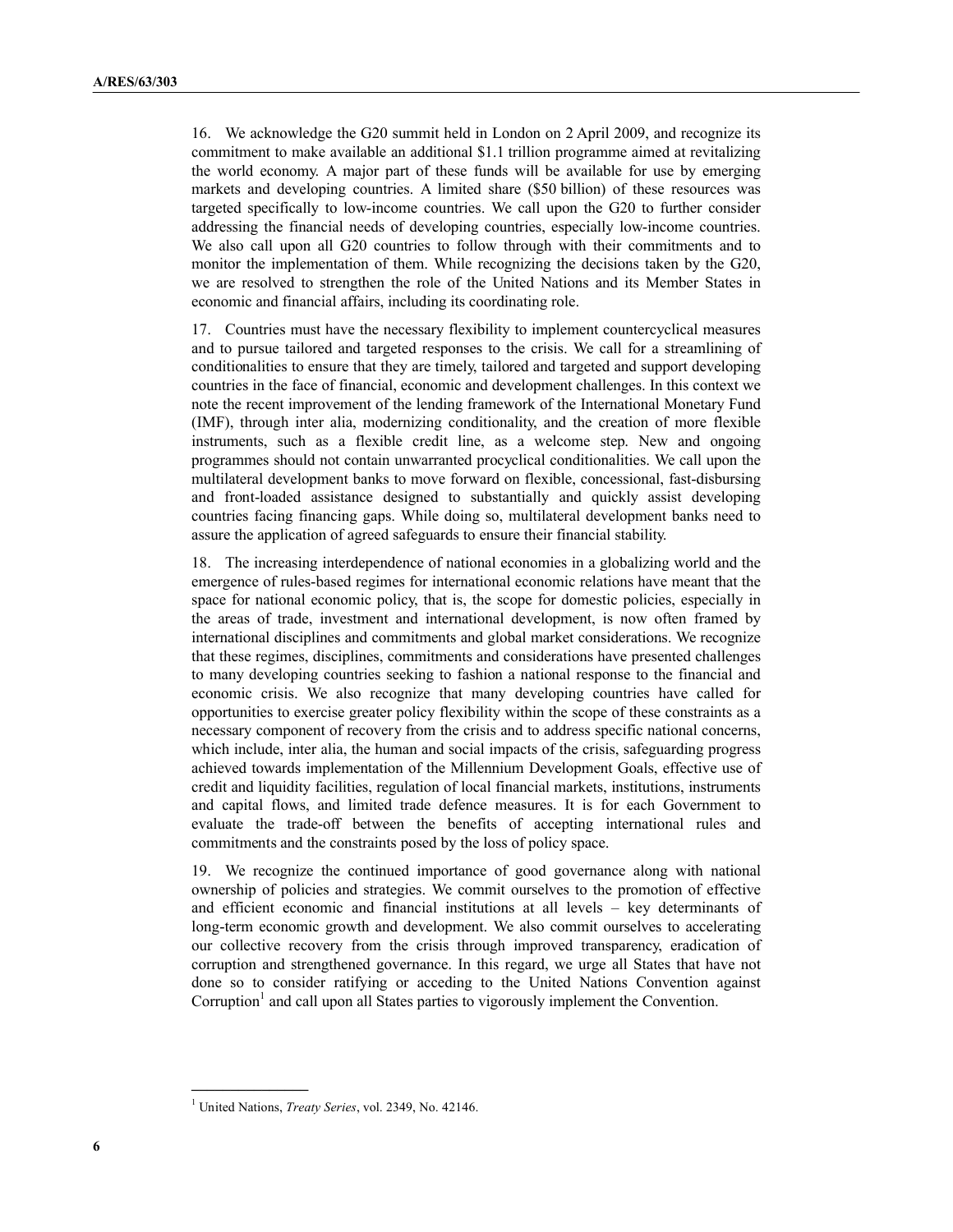20. The crisis has disparate impacts across regions, subregions and countries. These heterogeneous impacts have added complexity to our common goal of eradicating poverty, reducing inequality and promoting human development. Given the sensitivity of regional and subregional institutions to the specific needs of their constituencies, we note the value of regional and subregional cooperation efforts in meeting the challenges of the global economic crisis and we encourage enhanced regional and subregional cooperation, for example, through regional and subregional development banks, commercial and reserve currency arrangements, and other regional initiatives, as contributions to the multilateral response to the current crisis and to improved resilience to potential future crises.

#### **Contain the effects of the crisis and improve future global resilience**

21. This crisis does not affect only the economic and financial sectors. We recognize the human and social impacts of the crisis and the inherent challenges involved in addressing them. Short-term mitigation measures should take into account long-term goals, especially those related to poverty eradication; sustainable development, including environmental protection and clean and renewable energy; food security; gender equality; health; education; and sustained economic growth, including full and productive employment and decent work for all. Strengthening existing social safety nets, establishing new ones where needed and protecting social expenditures are important for the advancement of people-centred development and addressing the human and social impacts of the crisis. We reaffirm our commitment to the timely achievement of our internationally agreed development goals, including the Millennium Development Goals.

22. Closer cooperation and strong partnership between the United Nations development system, regional development banks and the World Bank and their scaled-up efforts can effectively address the needs of those hardest hit and ensure that their plight is not ignored. We call for the mobilization of additional resources for social protection, food security and human development through all sources of development finance, including voluntary bilateral contributions, to strengthen the foundation for early and sustained economic and social recovery in developing countries, particularly least developed countries. Such additional resources should be channelled through existing institutions such as the United Nations development system, the World Bank-proposed vulnerability fund and framework and multilateral development banks, where appropriate. These funds, including those for the United Nations development system, should be provided on a predictable basis. Furthermore, we stress the importance of the United Nations development system, given its broad field presence, in supporting the activities at the country level to mitigate the impact of the crisis in developing countries.

23. We commit ourselves to strengthening the ability of the United Nations to fulfil its development mandate. United Nations funds and programmes and United Nations agencies, in accordance with their respective mandates, have an important role to play in advancing development and in protecting development gains, in accordance with national strategies and priorities, including progress towards achieving the internationally agreed development goals, including the Millennium Development Goals, threatened by the current economic crisis. The United Nations should use the current economic situation as an opportunity to redouble its efforts to improve the efficiency and effectiveness of its development programmes in support of system-wide coherence. We recognize the unique role of the United Nations as an inclusive forum to promote a better understanding of the social and economic impact of the crisis and to fashion appropriate responses.

24. We acknowledge that the current economic crisis has the potential to increase the need for resources for humanitarian assistance in developing countries. We stress the need to take measures to ensure adequate resources for international cooperation in the provision of humanitarian assistance.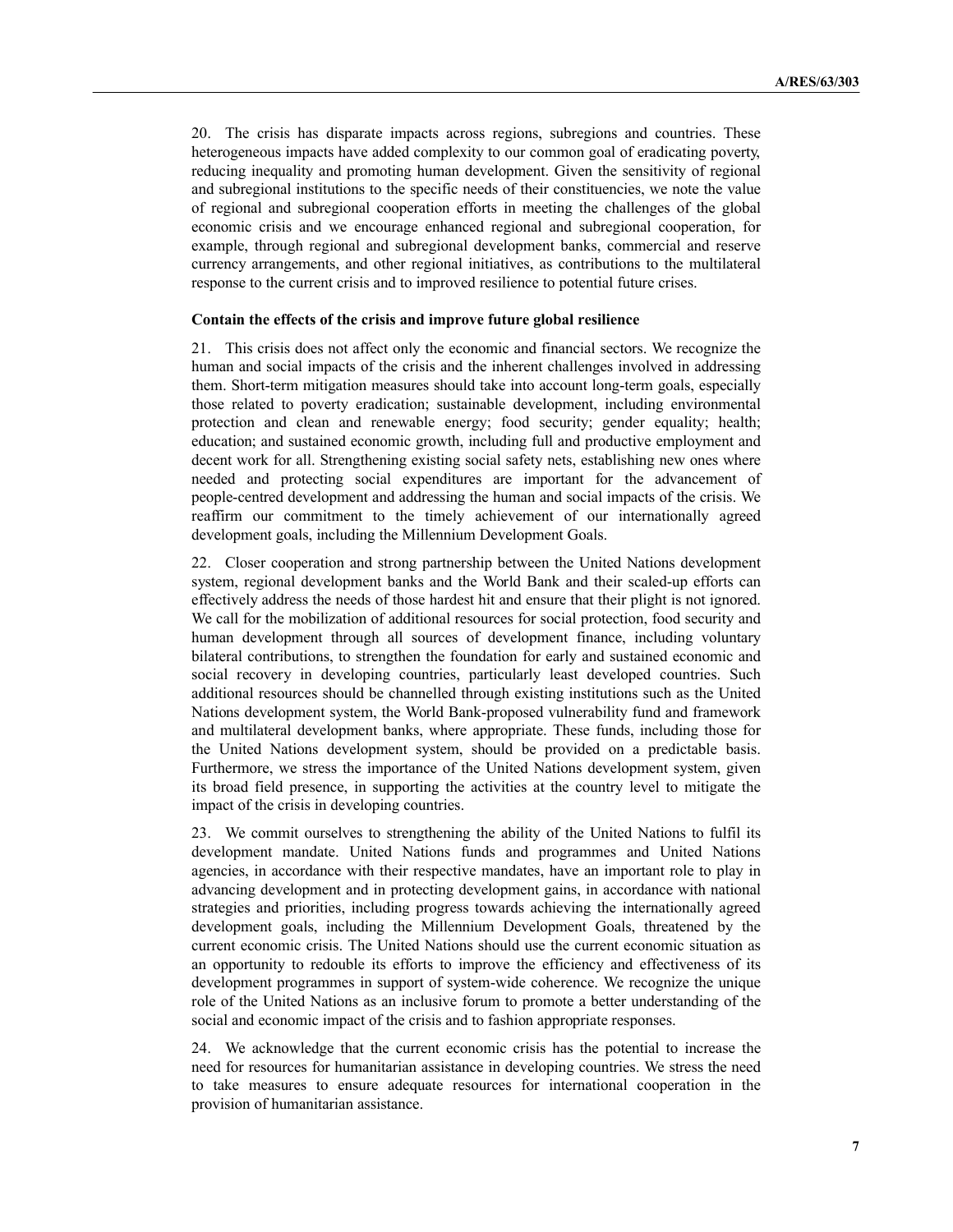25. The crisis has severely impacted on international trade in most countries, especially developing countries. For many developing countries, these impacts include, among others, falling exports and loss of export revenue, diminishing access to trade finance, reductions in export-oriented and infrastructure investment, lower fiscal revenues and balance-of-payment problems. We undertake to resist all protectionist tendencies and rectify any protectionist measures already taken. At the same time we recognize the right of countries to fully utilize their flexibilities consistent with their WTO commitments and obligations. It is important that we contribute to the efforts of WTO and other relevant bodies to monitor and report on protectionist measures, including on how they affect developing countries.

26. We must also fully harness the potential of trade as an engine of sustained economic growth and development in our efforts to overcome this crisis. In this regard, we reaffirm our commitment to a universal, rules-based, open, non-discriminatory and equitable multilateral trading system. We reaffirm that international trade is an engine for development and sustained economic growth. We therefore reiterate our call for an early, ambitious, successful and balanced conclusion to the Doha Round that increases market access, generates increased trade flows and places the needs of developing countries at its centre. We welcome the commitment to implement duty-free and quota-free access for least developed countries, as agreed in the WTO Hong Kong Ministerial Declaration;<sup>2</sup> to make operationally effective the principle of special and differential treatment for developing countries; to the parallel elimination of all forms of export subsidies; to disciplines on all export measures with equivalent effect; to substantial reductions in trade-distorting domestic support, in accordance with the mandate of the Doha Round and the WTO Hong Kong Ministerial Declaration; and to meet existing aid-for-trade pledges. We also reaffirm the need to make progress on the implementation of the WTO work programme on small economies, mandated in the Doha Ministerial Declaration.<sup>3</sup>

27. Migrant workers are among the most vulnerable in the context of the current crisis. Remittances, which are significant private financial resources for households in countries of origin of migration, have been seriously affected by rising unemployment and weak earnings growth among migrant workers, particularly in advanced economies. We should resist unfair and discriminatory treatment of migrant workers and the imposition of unreasonable restrictions on labour migration in order to maximize the benefits of international migration, while complying with the relevant national legislation and applicable international instruments. We recognize the important contribution of migrant workers for both countries of origin and destination. We commit ourselves to allowing labour migration to meet labour market needs.

28. An effective response to the current economic crisis requires timely implementation of existing aid commitments. There is an urgent need for all donors to maintain and deliver on their existing bilateral and multilateral official development assistance (ODA) commitments and targets made, inter alia, in the United Nations Millennium Declaration,<sup>4</sup> the Monterrey Consensus<sup>5</sup> and the 2005 World Summit Outcome,<sup>6</sup> at the G8 summit in Gleneagles, in the Doha Declaration<sup>7</sup> and at the G20 London summit. We underline that

**\_\_\_\_\_\_\_\_\_\_\_\_\_\_\_**

<sup>2</sup> World Trade Organization, document WT/MIN(05)/DEC. Available from <http://docsonline.wto.org.>

 $3$  A/C.2/56/7, annex.

<sup>&</sup>lt;sup>4</sup> See resolution 55/2.

<sup>5</sup> *Report of the International Conference on Financing for Development, Monterrey, Mexico, 18–22 March 2002* (United Nations publication, Sales No. E.02.II.A.7), chap. I, resolution 1, annex.

<sup>&</sup>lt;sup>6</sup> See resolution 60/1.

 $7$  See resolution 63/239, annex.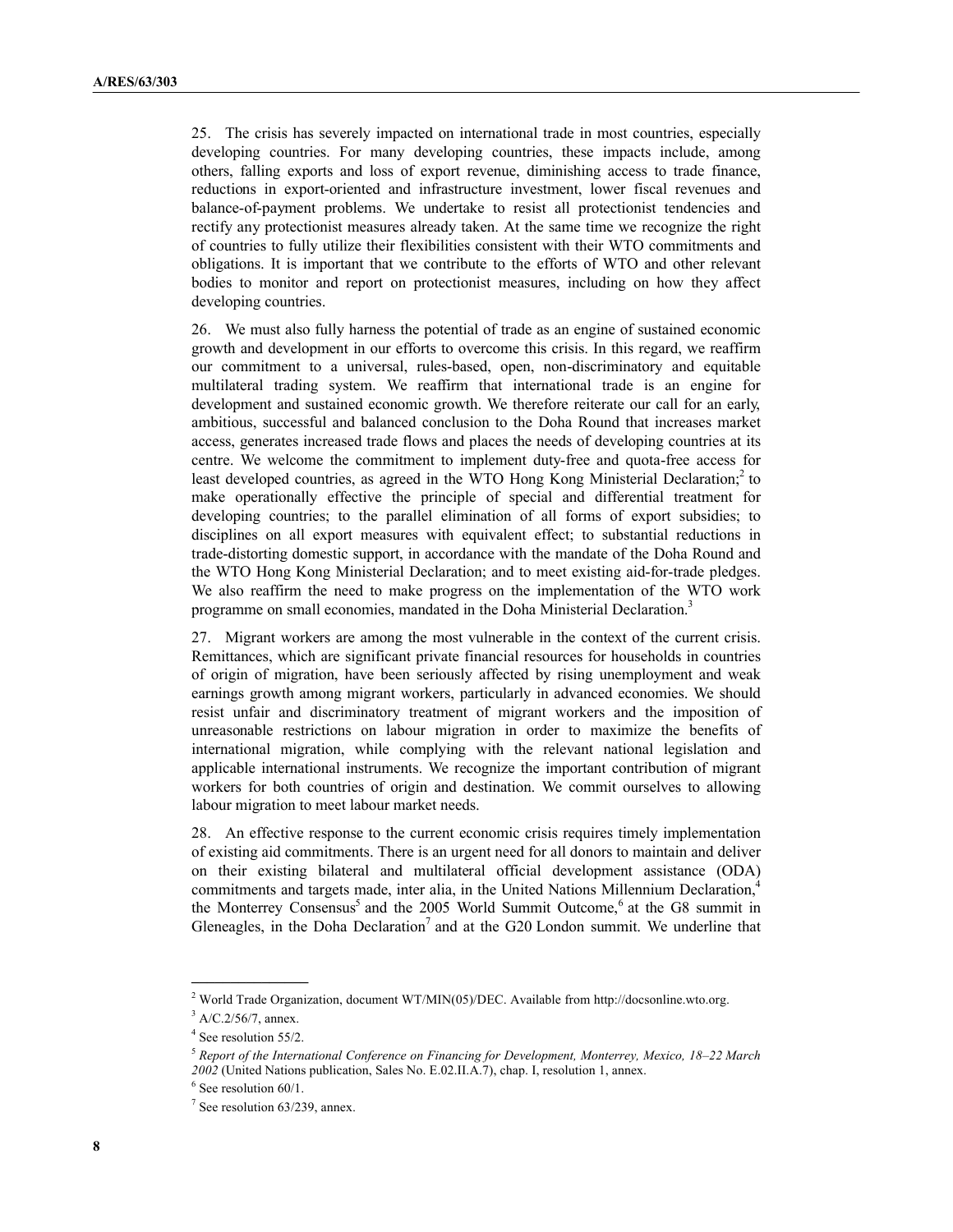the fulfilment of all ODA commitments is crucial, including the commitments by many developed countries to achieve the target of 0.7 per cent of gross national product (GNP) for ODA to developing countries by 2015 and to reach the level of at least 0.5 per cent of GNP for ODA by 2010, as well as a target of 0.15 to 0.20 per cent of GNP for ODA to least developed countries. We recognize that many developed countries have established timetables to reach the level of at least 0.5 per cent for ODA by 2010. We encourage other donors to work on national timetables, by the end of 2010, to increase aid levels within their respective budget allocation processes towards achieving the established ODA targets. The full implementation of these commitments will substantially boost the resources available to push forward the international development agenda and to assist developing countries to mitigate and more effectively respond to the crisis in accordance with their national strategies. Donors should review and, if appropriate, increase or redirect their assistance to developing countries to enable them to mitigate and more effectively respond to the crisis in accordance with their national strategies.

29. We emphasize the importance for all development actors to continue to pursue economic and governance reforms and other steps to improve the effectiveness of aid based on the fundamental principles of national ownership, alignment, harmonization and managing for results.

30. We also encourage developing countries in a position to do so to continue to make concrete efforts to increase and make more effective their South-South cooperation initiatives, in accordance with the principles of aid effectiveness. We reiterate our support for South-South cooperation, as well as triangular cooperation, which provide much-needed additional resources for the implementation of development programmes.

31. New voluntary and innovative forms of financing can contribute to addressing our global problems. We encourage the scaling up of development finance from existing sources and the establishment, where appropriate, of new voluntary and innovative sources of financing initiatives to provide additional stable sources of development finance, which should supplement and not be a substitute for traditional sources of finance and should be disbursed in accordance with the priorities of developing countries and not unduly burden them. We reiterate our request to the Secretary-General to produce a progress report by the sixty-fourth session of the General Assembly, taking into account all existing initiatives.

32. The crisis must not delay the necessary global response to climate change and environmental degradation, taking into account the principle of common but differentiated responsibilities and respective capabilities. We acknowledge that the response to the crisis presents an opportunity to promote green economy initiatives. In this regard, we encourage the utilization of national stimulus packages, for those countries in a position to do so, to contribute to sustainable development, sustainable long-term growth, promotion of full and productive employment and decent work for all and poverty eradication. It is important that global green initiatives and proposals be inclusive and address sustainable development and environmental challenges and opportunities, including climate change mitigation and adaptation, financing and technology transfer to developing countries and sustainable forest management. We also encourage private-sector participation in these initiatives at the national level in accordance with national development strategies and priorities. We look forward to a successful outcome of the fifteenth session of the Conference of the Parties to the United Nations Framework Convention on Climate Change, to be held in Copenhagen in December 2009, as part of our overall efforts for a green recovery from the crisis.

33. The deepening crisis threatens to increase the debt and therefore threatens the debt sustainability of developing countries. This growing pressure limits the ability of these States to enact the appropriate fiscal measures to mitigate the impact of the crisis or engage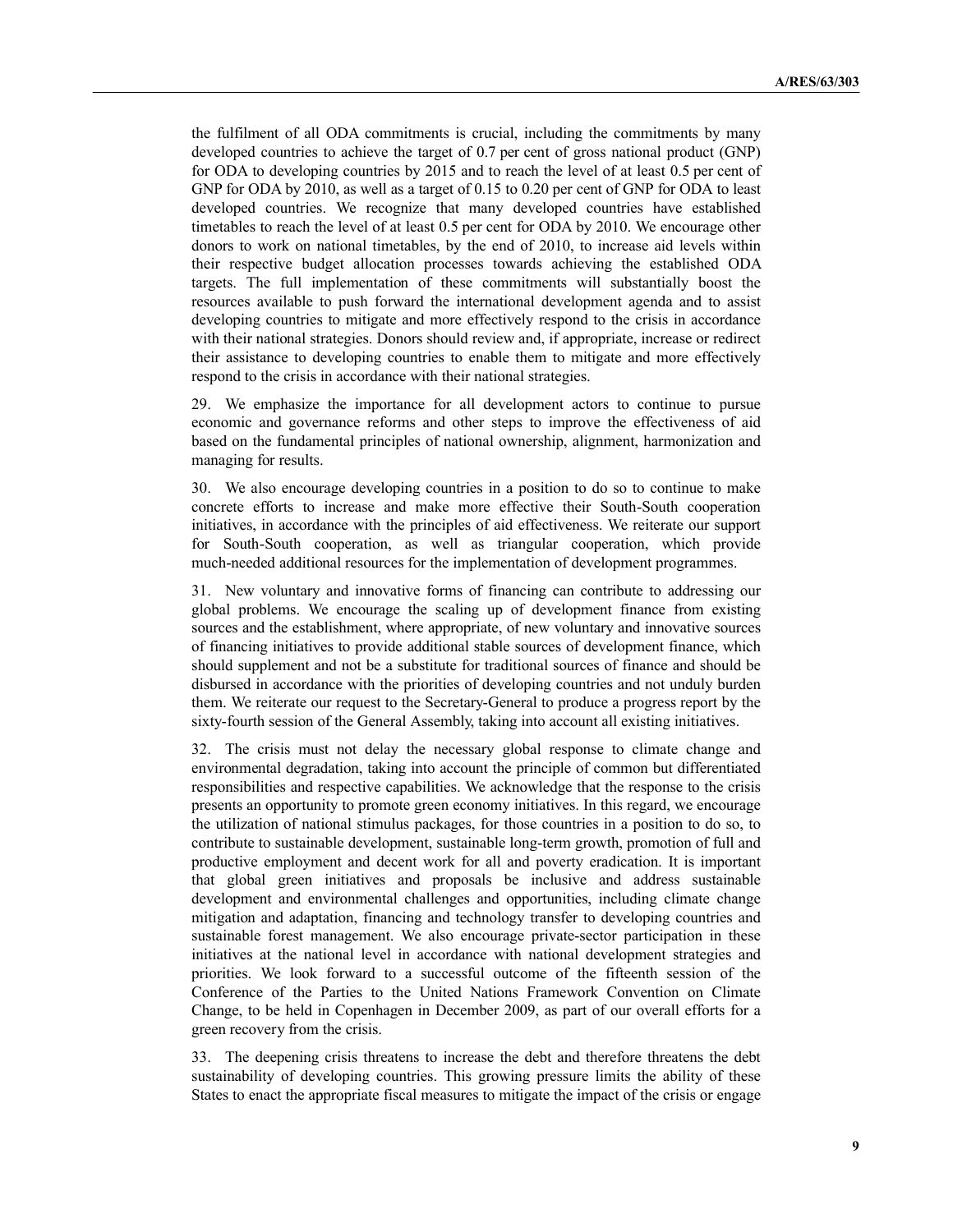in development financing. We affirm that the appropriate measures must be taken to mitigate the negative effects of the crisis on the indebtedness of developing States and to avoid a new debt crisis. In that regard, we support making full use of the existing flexibility within the Debt Sustainability Framework.

34. We call upon States to redouble efforts to honour their commitments regarding debt relief and stress the responsibility of all debtors and creditors on the issue of debt sustainability, and emphasize the importance of equivalent treatment of all creditors. Donors and multilateral financial institutions should also increasingly consider providing grants and concessional loans as the preferred modalities of their financial support instruments to ensure debt sustainability. We will also explore enhanced approaches to the restructuring of sovereign debt based on existing frameworks and principles, broad creditors' and debtors' participation and comparable burden-sharing among creditors. We will also explore the need and feasibility of a more structured framework for international cooperation in this area.

35. We recognize that increases in global liquidity play a useful role in overcoming the financial crisis. Therefore, we strongly support and call for early implementation of the new general special drawing right (SDR) allocation of \$250 billion. We also call for the urgent ratification of the fourth amendment to the IMF Articles of Agreement for a special one-time allocation of SDRs, as approved by the IMF Board of Governors in September 1997. We recognize the need for keeping under review the allocation of SDRs for development purposes. We also recognize the potential of expanded SDRs to help increase global liquidity in response to the urgent financial shortfalls caused by this crisis and to help prevent future crises. This potential should be further studied.

36. The crisis has intensified calls by some States for reform of the current global reserve system to overcome its insufficiencies. We acknowledge the calls by many States for further study of the feasibility and advisability of a more efficient reserve system, including the possible function of SDRs in any such system and the complementary roles that could be played by various regional arrangements. We also acknowledge the importance of seeking consensus on the parameters of such a study and its implementation. We recognize the existence of new and existing regional and subregional economic and financial cooperation initiatives to address, inter alia, the liquidity shortfalls and the short-term balance-of-payment difficulties among its members.

#### **Improved regulation and monitoring**

37. The current crisis has revealed many deficiencies in national and international financial regulation and supervision. We recognize the critical need for expanding the scope of regulation and supervision and making it more effective, with respect to all major financial centres, instruments and actors, including financial institutions, credit rating agencies and hedge funds. The need for tighter and more coordinated regulation of incentives, derivatives and the trading of standardized contracts is also apparent. We reject the imposition of needlessly onerous regulatory requirements, and call for effective, credible and enforceable regulations at all levels to ensure the needed transparency and oversight of the financial system. Every relevant institution must be subject to adequate and proportionate surveillance and regulation. We underscore that each country should adequately regulate its financial markets, institutions and instruments consistent with its development priorities and circumstances, as well as its international commitments and obligations. We underscore the importance of political commitment and of capacity-building to ensure that the measures taken are fully implemented.

38. We emphasize the need to ensure that all tax jurisdictions and financial centres comply with standards of transparency and regulation. We reiterate the need to further promote international cooperation in tax matters, including within the United Nations,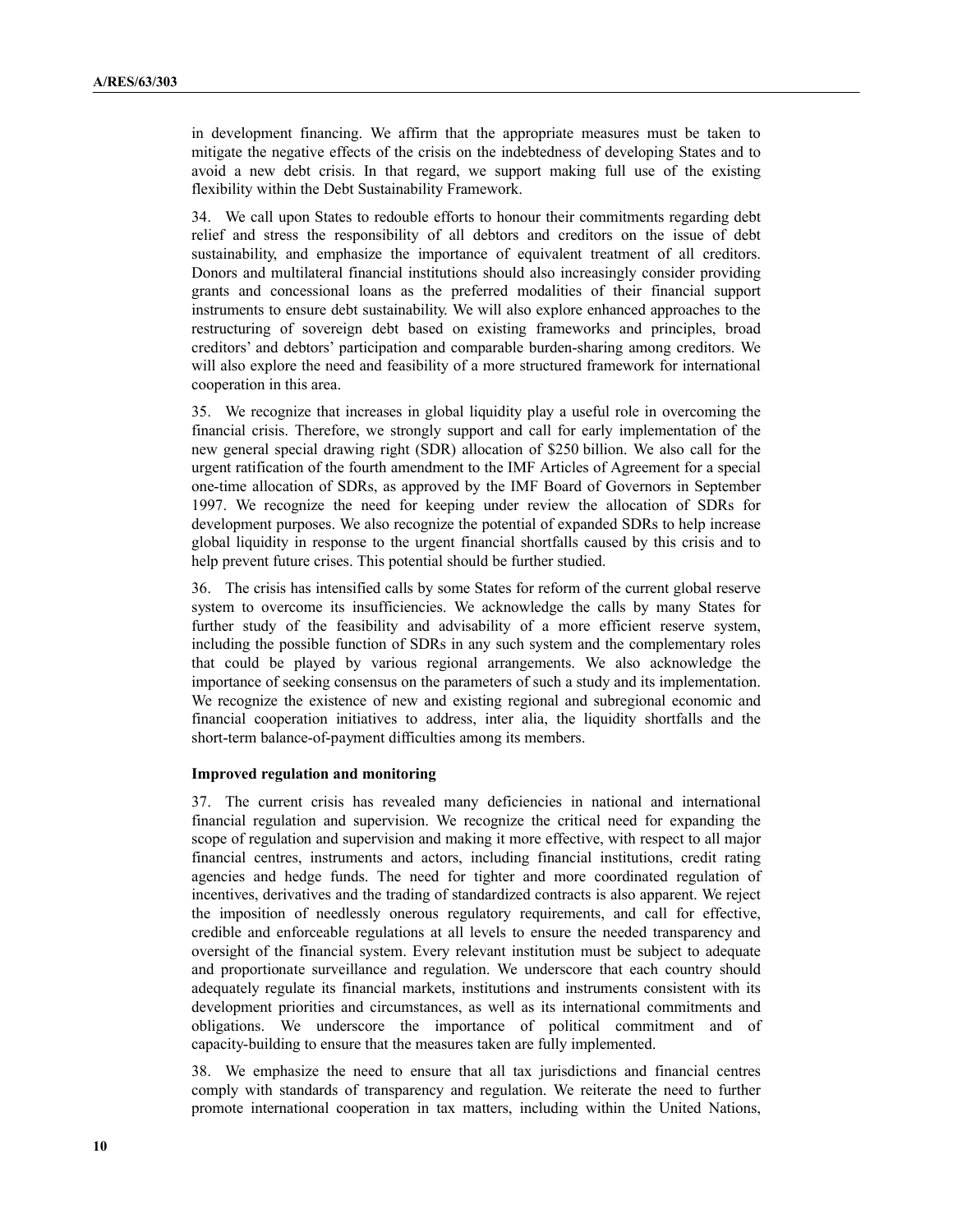inter alia, by promoting double taxation agreements. Inclusive and cooperative frameworks should ensure the involvement and equal treatment of all jurisdictions. We call for consistent and non-discriminatory implementation of transparency requirements and international standards for exchange of information.

39. Illicit financial flows are estimated to amount to several times global ODA and have a harmful effect on development financing. Measures to enhance regulation and supervision of and transparency in the formal and informal financial system should include steps to curb illicit financial flows in all countries. Improving the transparency of the global financial system also deters illicit financial flows, including to international financial centres, and enhances the ability to detect illicit activities.

40. The current crisis has been compounded by an initial failure to appreciate the full scope of the risks accumulating in the financial markets and their potential to destabilize the international financial system and the global economy. We recognize the need for even-handed and effective IMF surveillance of major financial centres, international capital flows and financial markets. In this context, we welcome the improvement of early warning systems by the relevant international institutions to provide early warning of macroeconomic and financial risks and the actions needed to address them.

41. The ongoing crisis has highlighted the extent to which our economies are integrated, the indivisibility of our collective well-being and the unsustainability of a narrow focus on short-term gains. We reaffirm the principles of sustainable development and underscore the need for a global consensus on the key values and principles that will promote sustainable, fair and equitable economic development. We believe that corporate social and environmental responsibility are important elements of such a consensus. In this regard we recognize the importance of the 10 principles of the United Nations Global Compact.

#### **Reform of the international financial and economic system and architecture**

42. This crisis has added new impetus to ongoing international discussions on the reform of the international financial system and architecture, including issues related to mandate, scope, governance, responsiveness and development orientation as appropriate. There is consensus on the need for continued reform and modernization of the international financial institutions to better enable them to respond to the current financial and economic challenges and to the needs of Member States, and to better equip them to strengthen existing monitoring, surveillance, technical assistance and coordination roles to help prevent the occurrence of similar crises in the future, in accordance with their respective mandates.

43. We stress the urgent need for further reform of the governance of the Bretton Woods institutions, on the basis of a fair and equitable representation of developing countries, in order to increase the credibility and accountability of these institutions. These reforms must reflect current realities and should enhance the perspective and voice and participation of dynamic emerging markets and developing countries, including the poorest.

44. We call for an expeditious completion of the reform process of the World Bank's governance and of an accelerated road map for further reforms on voice and participation of developing countries, with a view to reaching agreement by April 2010, based on an approach that reflects its development mandate and with the involvement of all shareholders in a transparent, consultative and inclusive process. We also call for inclusive consultations on further reforms to improve the responsiveness and adaptability of the World Bank.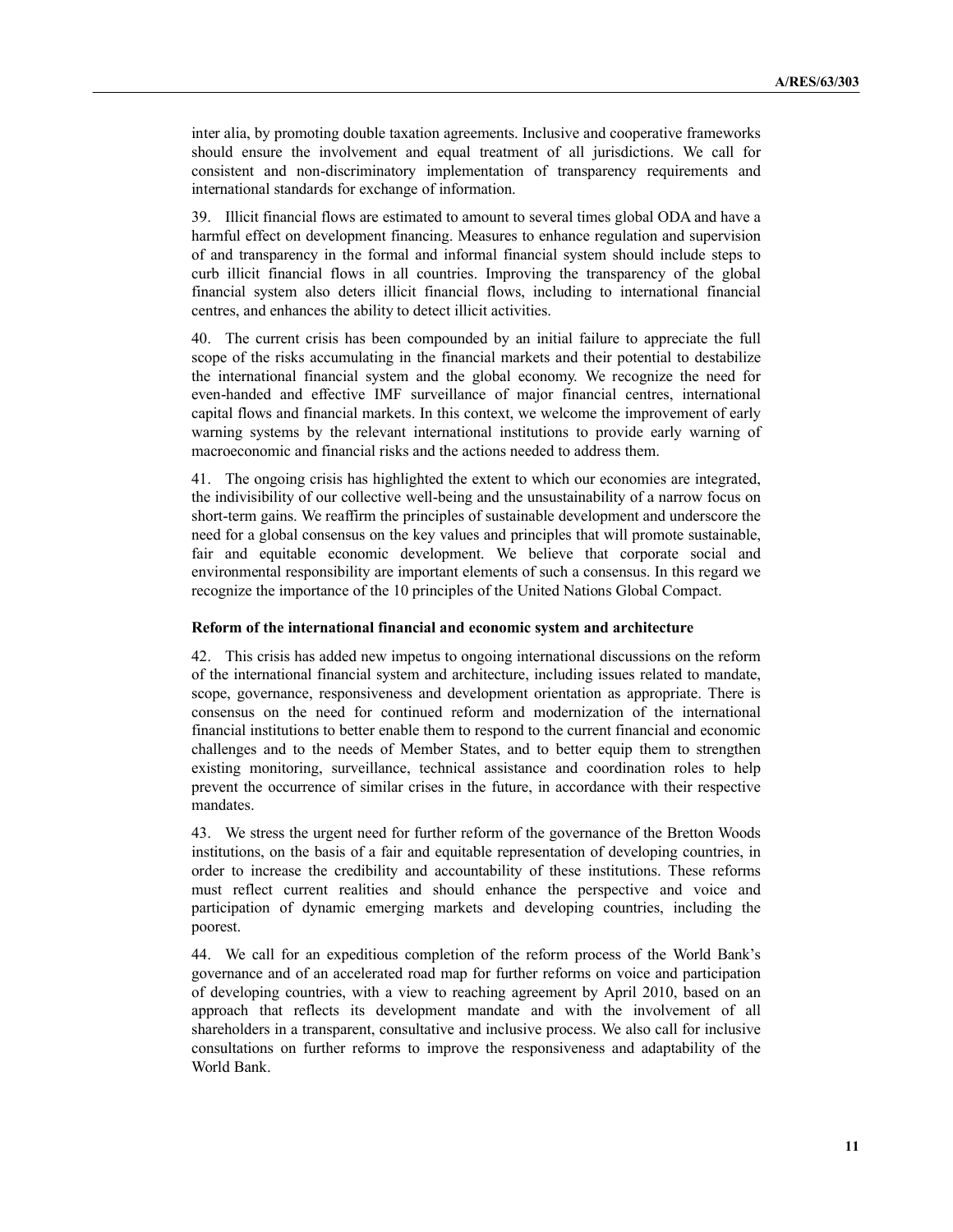45. It is imperative that the reformed World Bank emerge with the requisite technical capacities, credit facilities and financial resources needed to assist and complement the efforts of developing countries aimed at achieving their overall development needs.

46. We recognize the importance of strengthening regional development banks, taking into account the interests of all their member countries. It is also important for them to provide medium- and long-term assistance to meet the development needs of their clients. We support measures to enhance the financial and lending capacity of regional development banks. Furthermore, we recognize the importance of other regional, interregional and subregional initiatives and arrangements aimed at promoting development, cooperation and solidarity among their members.

47. We recognize that it is imperative to undertake, as a matter of priority, a comprehensive and fast-tracked reform of IMF. We look forward to this accelerated progress in order to increase its credibility and accountability. We acknowledge the agreement to accelerate the implementation of the package of IMF quota and voice reforms agreed in April 2008. We strongly support completion of the next quota review, which, based on current trends, is expected to result in an increase in the quota shares of dynamic economies, particularly in the share of emerging market and developing countries as a whole, to be completed no later than January 2011, thus enhancing the legitimacy and effectiveness of the Fund.

48. We reaffirm the need to address the often expressed concern at the extent of representation of developing countries in the major standard-setting bodies. We therefore welcome, as a step in the right direction, the expansion of the membership in the Financial Stability Board and the Basel Committee on Banking Supervision and encourage the major standard-setting bodies to further review their membership promptly while enhancing their effectiveness, with a view to enhancing the representation of developing countries as appropriate.

49. We agree that the heads and senior leadership of the international financial institutions, particularly the Bretton Woods institutions, should be appointed through open, transparent and merit-based selection processes, with due regard to gender equality and geographical and regional representation.

50. The United Nations and the international financial institutions have complementary mandates that make the coordination of their actions crucial. Accordingly, we encourage continued and increasing cooperation, coordination and coherence and exchanges between the United Nations and the international financial institutions. In this regard, we believe that this Conference represents an important step to ensure increased cooperation.

#### **The way forward**

51. We have come together to raise our collective understanding of the impacts of the crisis and to contribute in the fashioning of the global response, in an inclusive manner, with actions at the national, regional and international levels.

52. We will strive to combine our short-term responses to meet the immediate impact of the financial and economic crisis, particularly on the most vulnerable countries, with medium- and long-term responses that necessarily involve the pursuit of development and the review of the global economic system. In this context, we propose the following course of action:

(*a*) Strengthen the capacity, effectiveness and efficiency of the United Nations; enhance the coherence and coordination of policies and actions between the United Nations, international financial institutions and relevant regional organizations;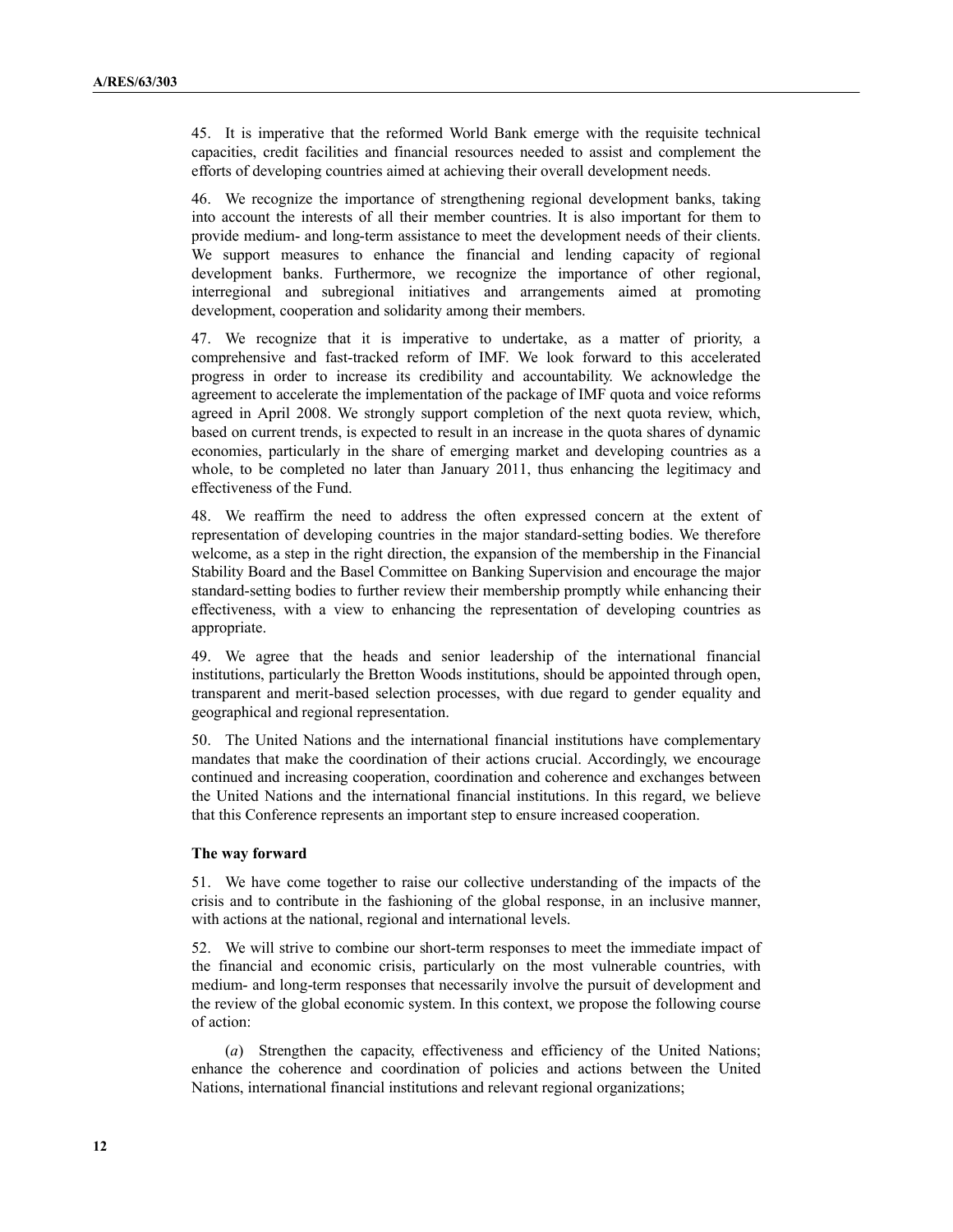(*b*) Further develop the United Nations development system's comprehensive crisis response in support of national development strategies through a coordinated approach by United Nations funds and programmes, specialized agencies and the international financial institutions at the country level. The response must continue to be led by programme countries and, in this context, address vulnerabilities caused or exacerbated by the crisis and further strengthen national ownership. It should build on steps already taken by the United Nations development system, in particular at the country level. We urge the international community to ensure adequate support to the United Nations development system's crisis response;

(*c*) Explore ways to strengthen international cooperation in the area of international migration and development, in order to address the challenges of the current economic and financial crisis on migration and migrants, taking into account the related work and activities of the United Nations funds and programmes, regional commissions and specialized agencies and of other international organizations, such as the International Organization for Migration.

53. We request the General Assembly and the Economic and Social Council, as well as the United Nations funds and programmes and specialized agencies, to take full advantage of their advocacy role to promote the recovery and development of the developing countries, especially the most vulnerable among them.

54. We invite the General Assembly to establish an ad hoc open-ended working group of the General Assembly to follow up on the issues contained in the present outcome document, and to submit a report on the progress of its work to the General Assembly before the end of the sixty-fourth session.

55. We encourage the President of the General Assembly to make the world financial and economic crisis and its impact on development a main theme of the general debate of the sixty-fourth session of the General Assembly.

56. We request the Economic and Social Council:

(*a*) To consider the promotion and enhancement of a coordinated response of the United Nations development system and specialized agencies in the follow-up to and implementation of this outcome document, in order to advance consistency and coherence in support of consensus-building around policies related to the world financial and economic crisis and its impact on development;

(*b*) To make recommendations to the General Assembly, in accordance with the Doha Declaration of 2 December 2008, for a strengthened and more effective and inclusive intergovernmental process to carry out the financing for development follow-up;

(*c*) Examine the strengthening of institutional arrangements to promote international cooperation in tax matters, including the United Nations Committee of Experts on International Cooperation in Tax Matters;

(*d*) Review the implementation of the agreements between the United Nations and the Bretton Woods institutions in collaboration with these institutions, focusing in particular on enhancing collaboration and cooperation between the United Nations and the Bretton Woods institutions, as well as on the opportunities for contributing to advancing their respective mandates;

(*e*) Consider and make recommendations to the General Assembly regarding the possible establishment of an ad hoc panel of experts on the world economic and financial crisis and its impact on development. The panel could provide independent technical